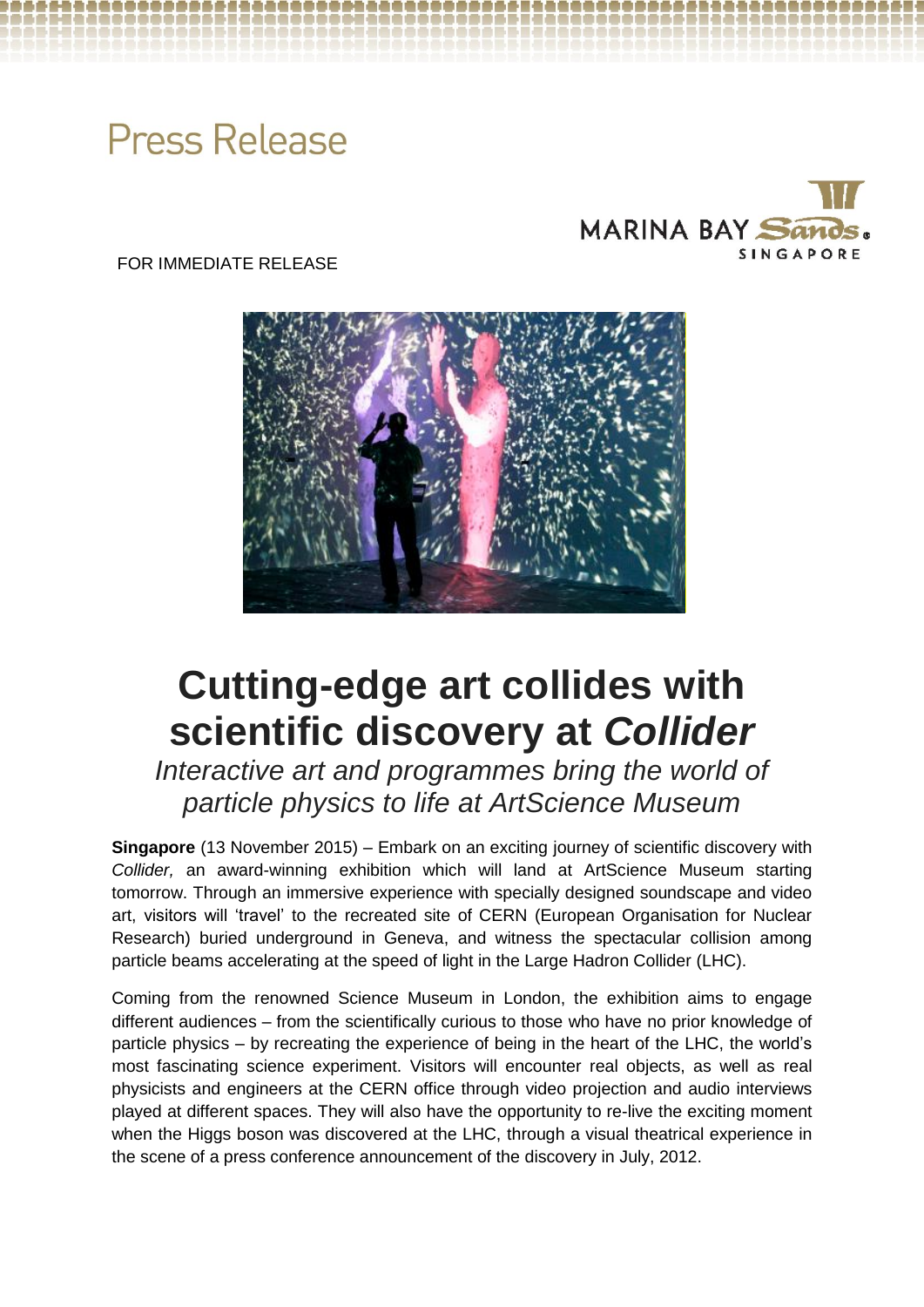

# *Interactive art installation: Gift of Mass*

Inspired by the discovery of the Higgs boson - the most important discovery made by the LHC - ArtScience Museum presents the *Gift of Mass*, an interactive art installation that brings alive the scientific concepts underpinning the Higgs boson field. This audio-visual installation enables visitors to personally experiment with how mass is acquired, when a particle interacts with the Higgs field. Visitors have the mind-blowing experience of seeing themselves dancing with particles, as the acquisition of their own mass is shown on large screens.

This interactive multi-screen installation is a special project conceived in 2012, a few months after the discovery of the Higgs boson, by Italian Institute for Nuclear Physics (INFN) in collaboration with embrio.net collective and the artist Paolo Scoppola. *Gift of Mass* is a perfect representation of the interrelationship between art, science and technology, and presents an excellent opportunity for visitors to interact with the invisible matter around them.

"*Collider* is a landmark exhibition for ArtScience Museum. It transports visitors to the heart of the world's greatest science experiment, the Large Hadron Collider. The exhibition draws on new technology, theatre design and a stunning immersive set to explore some of the most fundamental scientific issues of our time. At ArtScience Museum, we believe art can be a powerful transmitter of scientific ideas, and this is beautifully expressed in the installation, *Gift of Mass*, which powerfully articulates how the Higgs mechanism works. In this exhibition, art truly collides with science, and visiting it will be an unforgettable experience for audiences of all ages," said Ms Honor Harger, Executive Director of ArtScience Museum.

## *Conversations: Particles Matter - An Exploration of Collaborative Practices*

For the opening weekend on Saturday 14 November, visitors will also have the opportunity to join particle physicist and curator of *Collider –* Dr. Harry Cliff, as well as NUS Associate Professor Phil Chan Aik Hui for ArtScience Museum's half-day conference, *Particles Matter: An Exploration of Collaborative Practices*. Participants will enjoy an exclusive live link-up to tour one of the particle detectors, Atlas, at CERN, followed by a live poetry reading session by local playwright and poet, Eleanor Wong. The creative geniuses behind *Gift of Mass* will also be present to share more about the inspiration behind the interactive installation.

## *ArtScience Late: Spooky Action (at a Distance) II*

In conjunction with *Collider*, the monthly *ArtScience Late* programme presents '*Spooky Action (at a Distance) II' –* an experimental dance performance inspired by the theory of quantum entanglement.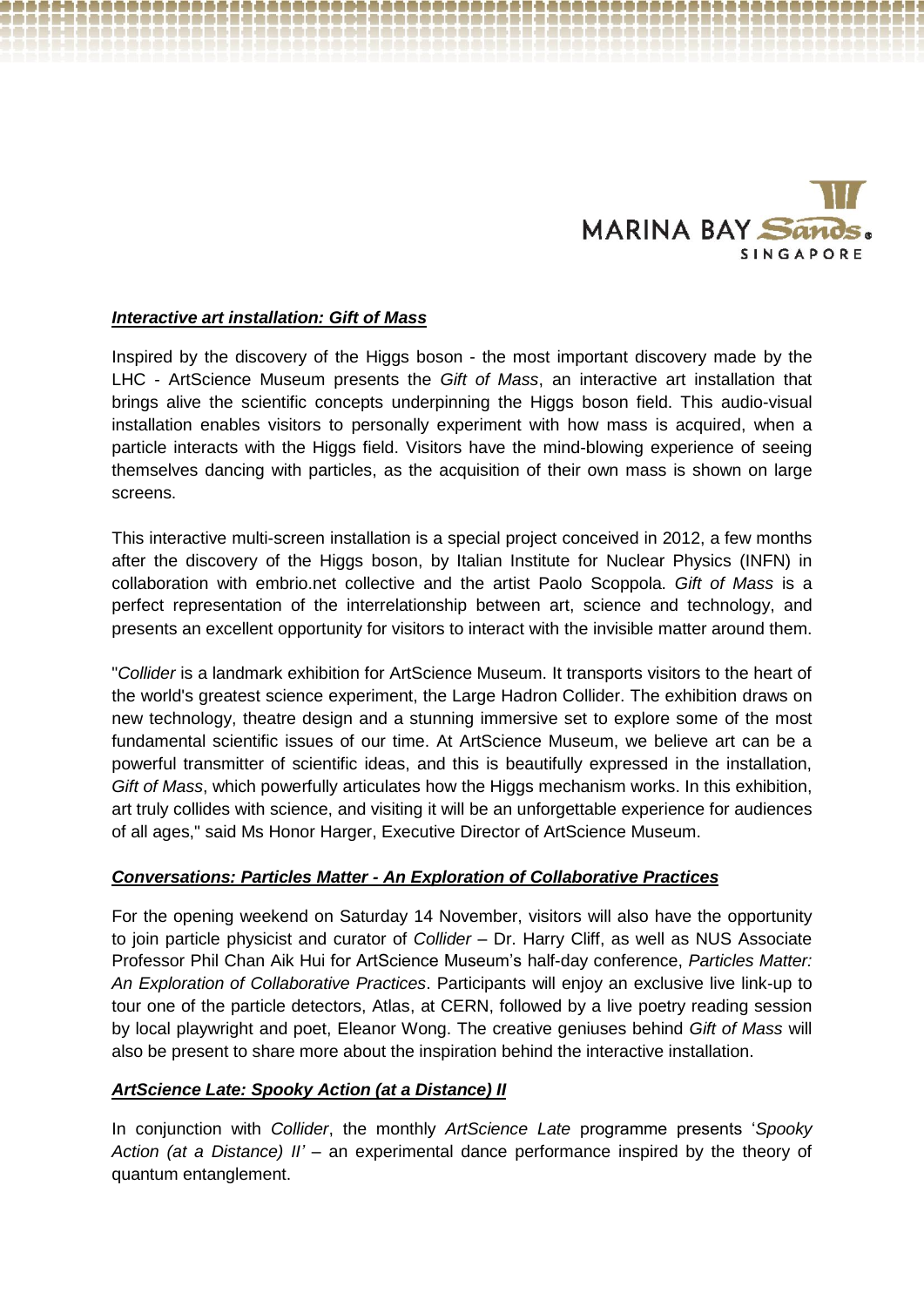

Commissioned by NUS Centre for Quantum Technologies and presented by Strangeweather Movement Group, this original off-kilter performance features improvisation and choreography which brings to life complex theories within quantum physics. Only performed for one evening at ArtScience Museum on 19 November, the free performance is bound to inspire and delight.

# *The Collision Space*

Presented for a limited time until 24 January 2016, visitors can try their hands at a range of family-friendly programmes and activities, specially designed to illustrate and highlight Nobel Prize-awarded discoveries at CERN in 'The Collision Space'.

Curated by ArtScience Museum, 'The Collision Space' is a hands-on and interactive area shared with *The Nobel Prize: Ideas Changing the World* exhibition*.* This educational space, designed with children in mind, highlights scientific principles common to both exhibitions. The space features a timeline presenting Nobel Laureates who have been awarded for scientific inventions or discoveries from CERN experiments, a LEGO station where children can learn how particles are constitutes, and a series of fun, hands-on activities that invite visitors of all ages to discover key inventions within physics.

The exhibition will run from 14 November 2015 to 14 February 2016.

For more information on *Collider*, please visit [www.marinabaysands.com/ArtScienceMuseum](http://www.marinabaysands.com/ArtScienceMuseum)

### ###

#### **About Marina Bay Sands Pte Ltd**

Marina Bay Sands is the leading business, leisure and entertainment destination in Asia. It features large and flexible convention and exhibition facilities, 2,560 hotel rooms and suites, the rooftop Sands SkyPark, the best shopping mall in Asia, world-class celebrity chef restaurants and an outdoor event plaza. Its two theatres showcase a range of leading entertainment performances including world-renowned Broadway shows. Completing the line-up of attractions is ArtScience Museum at Marina Bay Sands, which plays host to permanent and marquee exhibitions. For more information, please visit [www.marinabaysands.com](http://www.marinabaysands.com/)

#### **About ArtScience Museum**

ArtScience Museum at Marina Bay Sands is Southeast Asia's leading cultural institution that explores the interrelationship between art, science, technology and culture. Featuring 21 galleries totaling 50,000 square feet, the iconic lotus-inspired building has staged major exhibitions by some of the 20th century's key artists, including Salvador Dalí, Andy Warhol and Vincent Van Gogh, as well as major exhibitions which explore aspects of scientific history.

#### **About the Science Museum**

As the home of human ingenuity, the Science Museum's world-class collection forms an enduring record of scientific, technological and medical achievements from across the globe. Welcoming over 3 million visitors a year, the Museum aims to make sense of the science that shapes our lives, inspiring visitors with iconic objects, award-winning exhibitions and incredible stories of scientific achievement.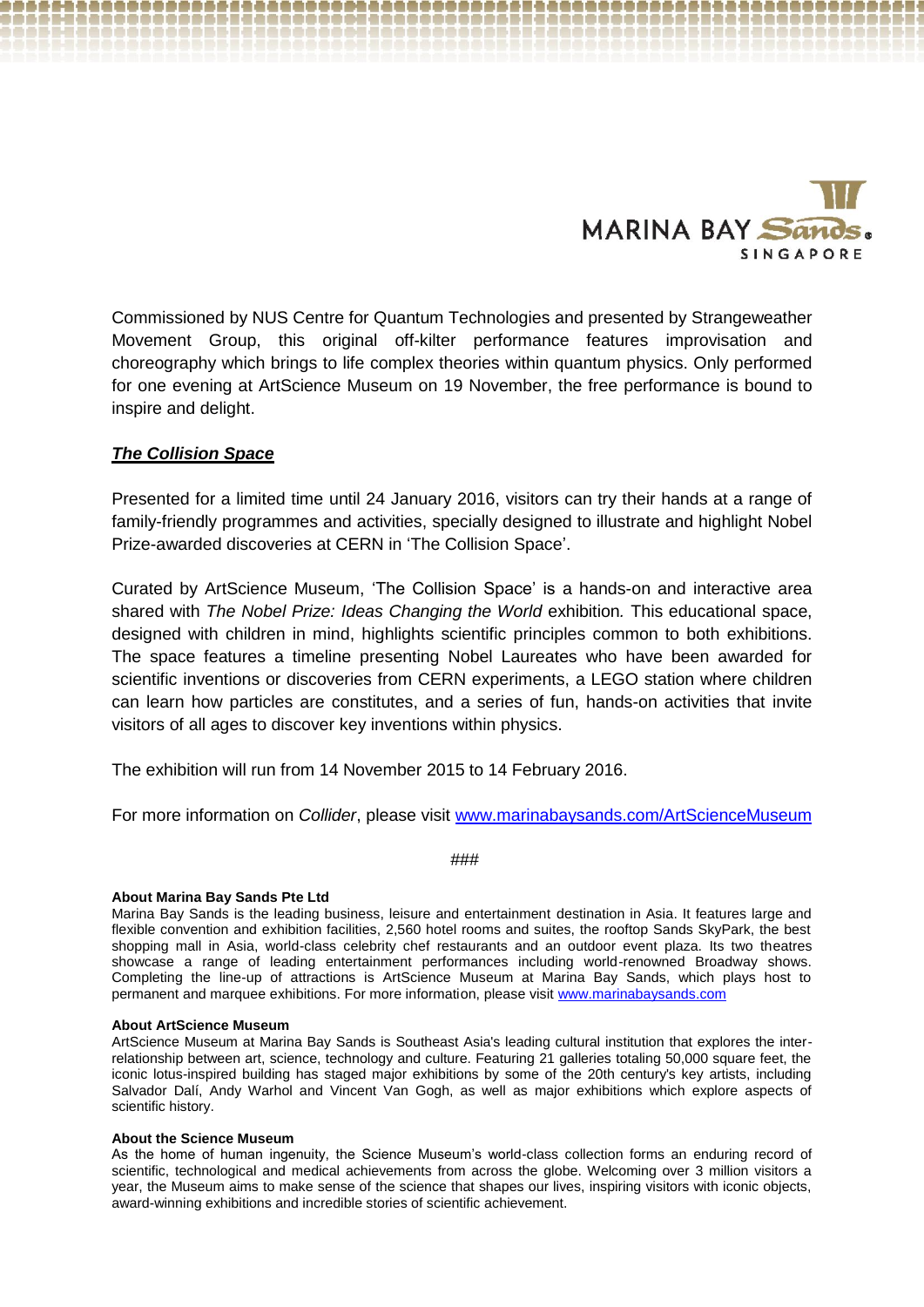

#### **About CERN**

CERN, the European Organization for Nuclear Research, is the world's leading laboratory for particle physics. It has its headquarters in Geneva. At present, its member states are Austria, Belgium, Bulgaria, the Czech Republic, Denmark, Finland, France, Germany, Greece, Hungary, Italy, the Netherlands, Norway, Poland, Portugal, Slovakia, Spain, Sweden, Switzerland and the United Kingdom. Romania is a candidate for accession. Cyprus, Israel and Serbia are associate members in the pre-stage to membership. India, Japan, the Russian Federation, the United States of America, Turkey, the European Commission and UNESCO have observer status.

#### **About The Italian Institute for Nuclear Physics (INFN)**

The Italian Institute for Nuclear Physics (INFN) is the Italian research agency dedicated to the study of the fundamental constituents of matter and the laws that govern them. Since 2007 INFN Communication Department has been interested in using artistic languages and new technologies to create visual metaphors of scientific ideas and to communicate to the general public. INFN Communication Department has curated, in collaboration with visual artists and interaction designers, several multimedia and interactive installations at the crossing between art and science. These have been presented in Museums and Festivals in Italy and around the World and seen by hundreds of thousands of spectators.

#### **About embrio.net**

embrio.net is a collective of multimedia artists based in Rome. For many years active in the digital postproduction area, it makes cross-media one of its most effective channels of expression. Since 2003 it produces visuals and audio-video installations housed in large social and cultural events such as Enzimi Contemporary Art Fest and the Venice Biennale, and commissioned by institutions such as the City of Rome, the Department for Equal Opportunities and the Ministry of Foreign Affairs in Italy.

#### **About Winton Capital Management**

Winton Capital Management is a leading global alternative investment company and a world leader in financial mathematics and empirical scientific research into financial markets. The company, founded in 1997, now employs some 280 people, including 120 scientists, at research campuses in London, Oxford, Zurich and Hong Kong. Winton Capital also has offices in New York and Sydney.

#### **For Media Enquiries**

Dawn Wang (+65) 6688 0042/dawn.wang@marinabaysands.com<br>Sarah Tang (+65) 6688 0206/sarah.tang@marinabaysands.com (+65) 6688 0206[/sarah.tang@marinabaysands.com](mailto:sarah.tang@marinabaysands.com)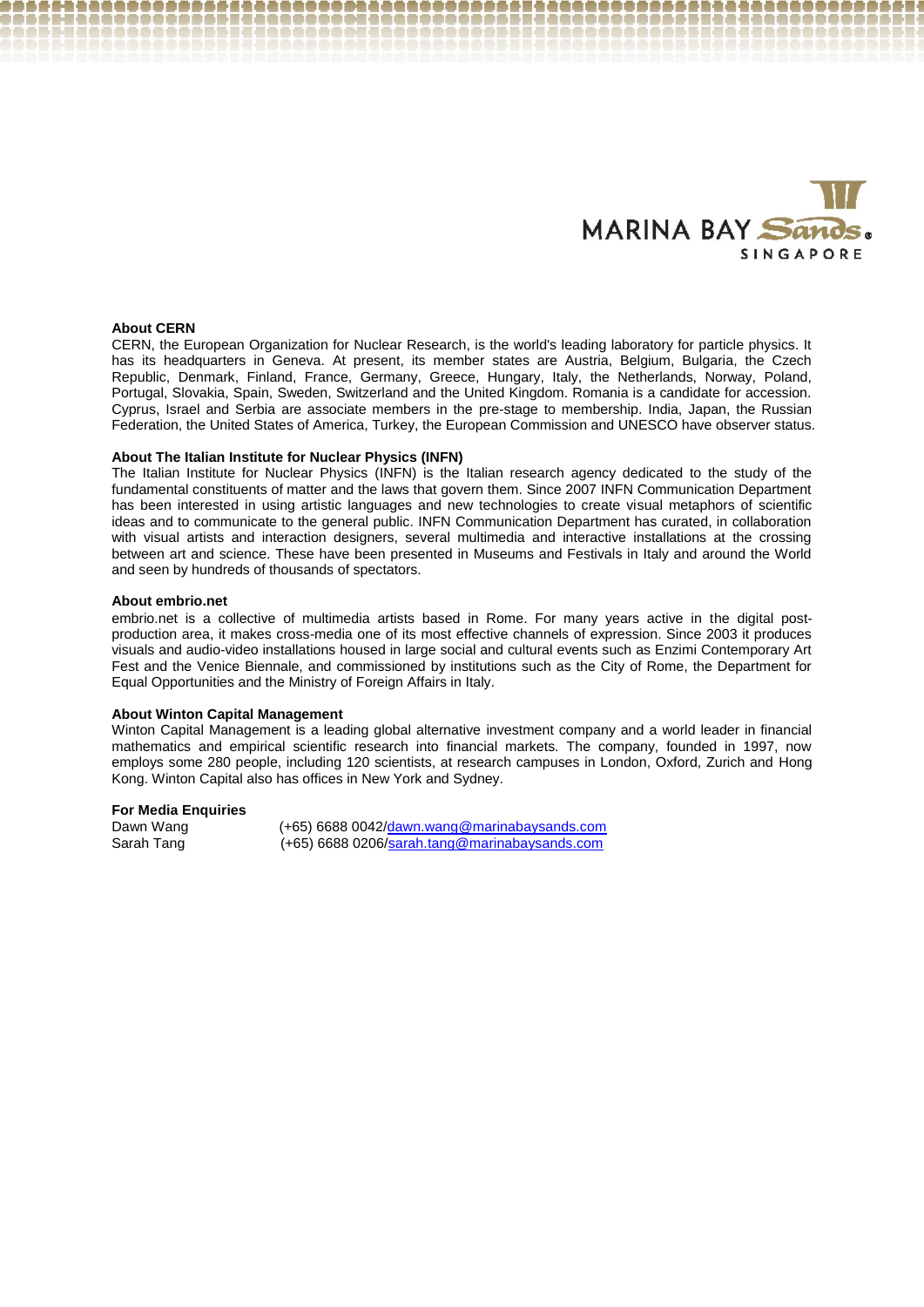

# **APPENDIX: PROGRAMME HIGHLIGHTS**

| <b>Event</b>                                                                    | <b>Date</b><br>and timings                                                                                                                                                                   | <b>Venue</b>                              | <b>Description</b>                                                                                                                                                                                                                                                                                          | <b>Remarks</b>                                                                                                                                                                                     |
|---------------------------------------------------------------------------------|----------------------------------------------------------------------------------------------------------------------------------------------------------------------------------------------|-------------------------------------------|-------------------------------------------------------------------------------------------------------------------------------------------------------------------------------------------------------------------------------------------------------------------------------------------------------------|----------------------------------------------------------------------------------------------------------------------------------------------------------------------------------------------------|
| Curator's<br><b>Guided Tour</b>                                                 | 14 & 15 Nov:<br>11.30am & 5pm                                                                                                                                                                |                                           | Take a behind-the-scene look with Dr<br>Harry Cliff, co-curator of the exhibition and<br>particle physicist at University of<br>Cambridge and meet with virtual scientists<br>and engineers. Snoop around a<br>researcher's workbench and examine<br>objects up-close.                                      |                                                                                                                                                                                                    |
| <b>English</b><br><b>Guided Tours</b><br><b>Mandarin</b><br><b>Guided Tours</b> | <b>Family Fridays</b><br>20 Nov, 3.30pm -<br>4.30pm<br>Saturdays<br>21 Nov, 5pm<br>28 Nov, 11.30am<br>Sundays<br>29 Nov, 5pm<br>Saturdays<br>21 & 28 Nov, 4pm<br>Sundays<br>22 & 29 Nov, 4pm | Exhibition<br>entrance,<br>B <sub>2</sub> | Join us on a tour to discover how studying<br>the subatomic world can point the way to a<br>fuller understanding of our universe, to see<br>history being made, to stand in the heart of<br>a collision, and to witness a moment of<br>discovery                                                            | Complimentary to<br>ticket-holders of<br>Collider. Up to 25<br>visitors on a first-<br>come, first-served<br>basis. Stickers will<br>be given out five<br>minutes before tour<br>begins.           |
| <b>Build Your</b><br><b>Own Universe</b>                                        | <b>Family Fridays</b><br>20 Nov, 4.30pm -<br>5.30pm<br>Saturdays<br>14 & 28 Nov,<br>3.30pm - 4.30pm<br>Sunday 22 Nov,<br>3.30pm - 4.30pm                                                     | Worksho<br>p space                        | Learn about the history of our Universe,<br>from the Big Bang to the end of time using<br>a very simple tool: LEGO!                                                                                                                                                                                         | Suitable for children<br>aged 6 and up. Up<br>to 20 visitors on a<br>first come first<br>served basis.<br><b>Registration begins</b><br>15 minutes before<br>workshop begins at<br>workshop space. |
| <b>Interactive</b><br>Lab                                                       | Saturdays<br>14 & 28 Nov<br>$2pm - 3pm$                                                                                                                                                      | The<br>Collision<br>Space                 | In this demonstration developed with<br>WondersWork, participants will understand<br>how particles are accelerated through the<br>electrical field or simple science concepts<br>behind the particle theory of how particles<br>can move quickly in a linear direction using<br>magnets and metallic balls. | Suitable for children<br>aged 6 and up. Up<br>to 40 visitors on a<br>first come first<br>served basis. No<br>registration required.                                                                |